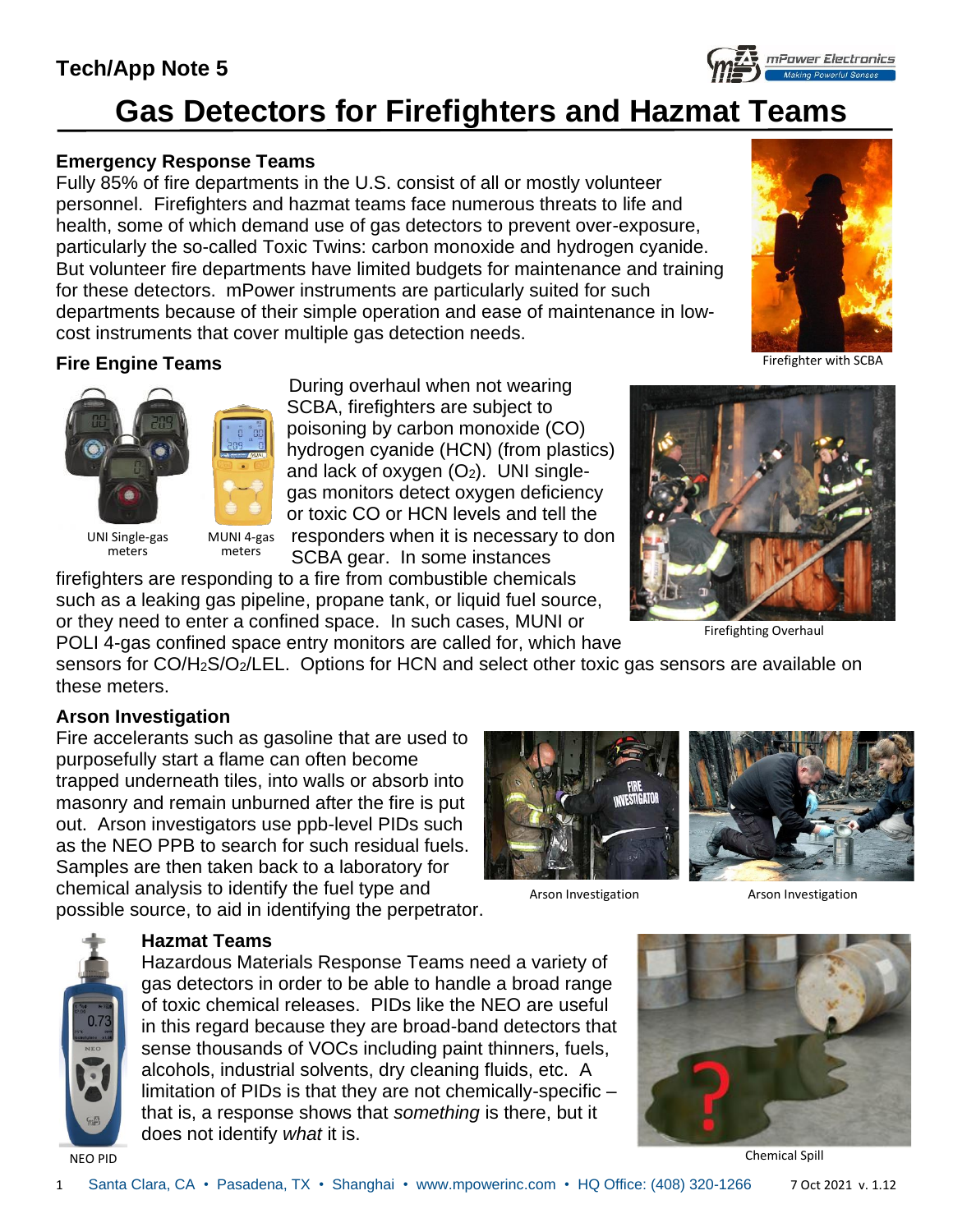PIDs also do not respond to some inorganic toxic compounds like chlorine  $(CI_2)$ , sulfur dioxide  $(SO_2)$ , hydrogen cyanide (HCN) and hydrochloric acid (HCl). For such compounds the UNI and POLI series instruments provide chemically-specific sensors for over 20 different toxic compounds, the largest selection in the gas detection industry. These sensors include carbon monoxide (CO), hydrogen sulfide (H<sub>2</sub>S), ammonia (NH<sub>3</sub>), chlorine (Cl<sub>2</sub>), chlorine dioxide (ClO<sub>2</sub>), ozone (O<sub>3</sub>), hydrogen cyanide (HCN), hydrogen chloride (HCl), hydrogen fluoride (HF), nitric oxide (NO), nitrogen dioxide (NO2), sulfur dioxide (SO<sub>2</sub>), phosphine (PH<sub>3</sub>), arsine (AsH<sub>3</sub>), methyl mercaptan, and ethylene oxide (ETO). The ETO sensor is particularly useful in measuring some VOCs that a PID cannot detect, such as methanol. Thus, a combination of PID for VOCs and range of electrochemical sensors for specific toxics covers most hazmat detection needs. A POLI multi-gas meter handles all these measurement options in a single instrument, including PID.

#### **MUNI Low-Cost 4-Gas Meters**

The MUNI is low-cost, small and lightweight, and thus convenient for firefighters. It has 4 sensor slots with limited options but includes the important sensors for O2, CO and HCN.

## **POLI 5-Gas Options**

The POLI has 4 sensor slots, but can measure 5 gases by using combination sensors, including CO/H<sub>2</sub>S and H<sub>2</sub>S/SO<sub>2</sub> combination sensor often used at refineries. and optionally PID. LEL sensors detect flammable gases and vapors as they approach combustible concentrations, while PIDs measure many of the same combustible gases at much lower concentrations, thus giving an early warning of possible explosion. meters

# **POLI Allows Quick Sensor Change-Out**

Because Hazmat teams may not know which chemicals they need to detect until they arrive at the scene, they often must change out sensors on-site. The POLI uses smart sensors that retain calibration information. Therefore one can switch by simply

opening the instrument cover and inserting a different sensor, without needing to re-calibrate or carry along calibration gases and regulators. In addition, the POLI recognizes the sensor type so there is no confusion about (or need for training on) proper sensor location. And the display automatically adjusts the sensor ID without the need for the user to re-program the instrument.

A few gas sensors including HCl and ethylene oxide take several hours to equilibrate before use, because these sensors use a bias voltage. Such sensors should be installed in an instrument during storage to be sure they are ready for rapid deployment, and can be changed out if not needed.

# **Continuous Monitors for Hot Zone Delineation**

Another purpose of continuous monitors in outdoor hazmat response is perimeter delineation. For example, if a tanker truck is overturned, a PID or a single-gas toxic monitor can be used to determine how close workers can come to the spill location before requiring a facemask or full personal protective equipment.



POLI Smart Sensor

POLI Multi-gas Meter